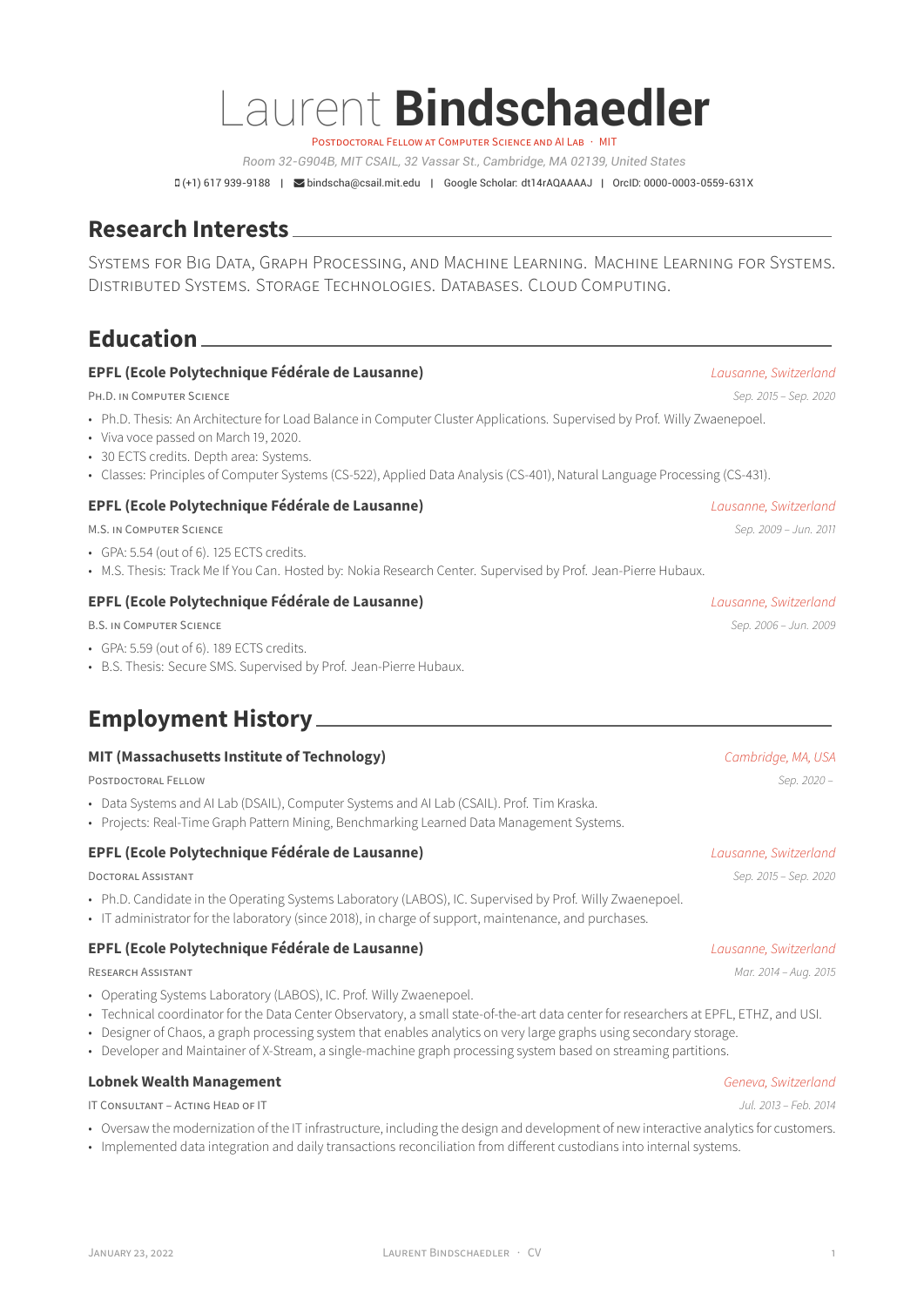### CO-FOUNDER AND VP OF ENGINEERING *Aug. 2011 – Jun. 2013*

- LakeMind makes cloud services more reliable by automatically troubleshooting and repairing service outages. As a result, the duration of service downtimes is drastically reduced and developers spend less time fixing problems.
- LakeMind was an incubating company at EPFL in LABOS and NAL, supported by an Innovation Grant and Venture Kick.
- I designed and implemented the software stack for LakeMind consisting of an event processing pipeline, distributed in-memory dependency graph data structures, and several signal processing and machine learning algorithms. My responsibilities also involved coordinating the software development efforts involving several interns and business development in Europe and the US.
- Cloud service troubleshooting was too early to gain traction in its market segment and we did not attract the venture capital required to develop a minimum viable product. Recently, this market segment has seen significant activity.
- The two co-founders retain full ownership of the Intellectual Property and software developed.

### **Nokia Research Center** *Lausanne, Switzerland*

INTERN *Jan. 2011 – Jul. 2011*

- Designed and implemented the prototype for a location privacy-preserving service for smartphones, which was a key component in the [Nokia-EPFL NIC Trial](https://web.archive.org/web/20120311081943/https://lausanne.nokiaresearch.com/nic/) that took place in 2011 and involved ∼ 100 participants for 4 months.
- Demonstrated and published practical attacks on context-based identifier changes in such mobile networks.

### **Swiss Armed Forces** *Morges, Switzerland*

IT PIONEER — Chief of Staff, 1st Army Region *Jul. 2006 – Dec. 2018*

# **Publications**

### **[EuroSys '21] Tesseract Distributed, General Graph Pattern Mining on Evolving Graphs.\* [\[PDF\]](https://binds.ch/wp-content/uploads/2021/04/tesseract2021.pdf)**

Peer-reviewed International Conference (acceptance rate 21%). **Laurent Bindschaedler**, Jasmina Malicevic, Baptiste Lepers, Ashvin Goel, and Willy Zwaenepoel.

### **[SMDB '21] Towards a Benchmark for Learned Systems.\* [\[PDF\]](https://binds.ch/wp-content/uploads/2021/03/learned-benchmark2021.pdf)**

Peer-reviewed International Conference.

**Laurent Bindschaedler**, Andreas Kipf, Tim Kraska, Ryan Marcus, and Umar Farooq Minhas.

### **[THESIS] An Architecture for Load Balance in Computer Cluster Applications. [\[PDF\]](https://infoscience.epfl.ch/record/279523/files/EPFL_TH7207.pdf)**

### Doctoral Disseration, EPFL, 2020. **Laurent Bindschaedler**.

Ph.D. Committee: Alain Wegmann, Edouard Bugnion, Dushyanth Narayanan, Ashvin Goel, and Willy Zwaenepoel.

### **[ASPLOS '20] Hailstorm: Disaggregated Compute and Storage for Distributed LSM-based Databases.\* [\[PDF\]](https://binds.ch/wp-content/uploads/2021/04/tesseract2021.pdf)**

Peer-reviewed International Conference (acceptance rate 18%). **Best Presentation Award**. **Laurent Bindschaedler**, Ashvin Goel, and Willy Zwaenepoel.

### **[EuroSys '18] Rock You like a Hurricane: Taming Skew in Large Scale Analytics.\* [\[PDF\]](https://binds.ch/wp-content/uploads/2019/09/hurricane2018.pdf)**

Peer-reviewed International Conference (acceptance rate 16%). **Laurent Bindschaedler**, Jasmina Malicevic, Nicolas Schiper, Ashvin Goel, and Willy Zwaenepoel.

### **[SOSP '15] Chaos: Scale-out Graph Processing from Secondary Storage.\* [\[PDF\]](https://binds.ch/wp-content/uploads/2019/09/chaos2015.pdf)**

Peer-reviewed International Conference (acceptance rate 17%). Amitabha Roy, **Laurent Bindschaedler**, Jasmina Malicevic, and Willy Zwaenepoel.

### **[REPORT] Benchmarking X-Stream and Graphchi. [\[PDF\]](https://binds.ch/wp-content/uploads/2019/09/benchmarking2014.pdf)**

Technical Report. EPFL. 2014 **Laurent Bindschaedler**, and Amitabha Roy.

### **[PerCom '12] Big Brother Knows Your Friends: on Privacy of Social Communities in Pervasive Network. [\[PDF\]](https://binds.ch/wp-content/uploads/2019/09/bigbrother2012.pdf)**

Peer-reviewed International Conference.

Igor Bilogrevic, Murtuza Jadliwala, Istvan Lam, Imad Aad, Philip Ginzboorg, Valtteri Niemi, **Laurent Bindschaedler**, and Jean-Pierre Hubaux.

### **[NDSS '12] Track Me If You Can: On the Effectiveness of Context-based Identifier Changes in Deployed Mobile Networks. [\[PDF\]](https://binds.ch/wp-content/uploads/2019/09/track2012.pdf)**

Peer-reviewed International Conference (acceptance rate 18%). **Laurent Bindschaedler**, Murtuza Jadliwala, Igor Bilogrevic, Imad Aad, Philip Ginzboorg, Valtteri Niemi, and Jean-Pierre Hubaux.

### **[MobileHCI '11] Making Mobile Augmented Reality A Reality. [\[PDF\]](https://binds.ch/wp-content/uploads/2019/09/ar2011.pdf)**

Peer-reviewed International Conference. **Laurent Bindschaedler**, Hendrik Knoche, and Jeffrey Huang.

### **LakeMind** *Lausanne, Switzerland*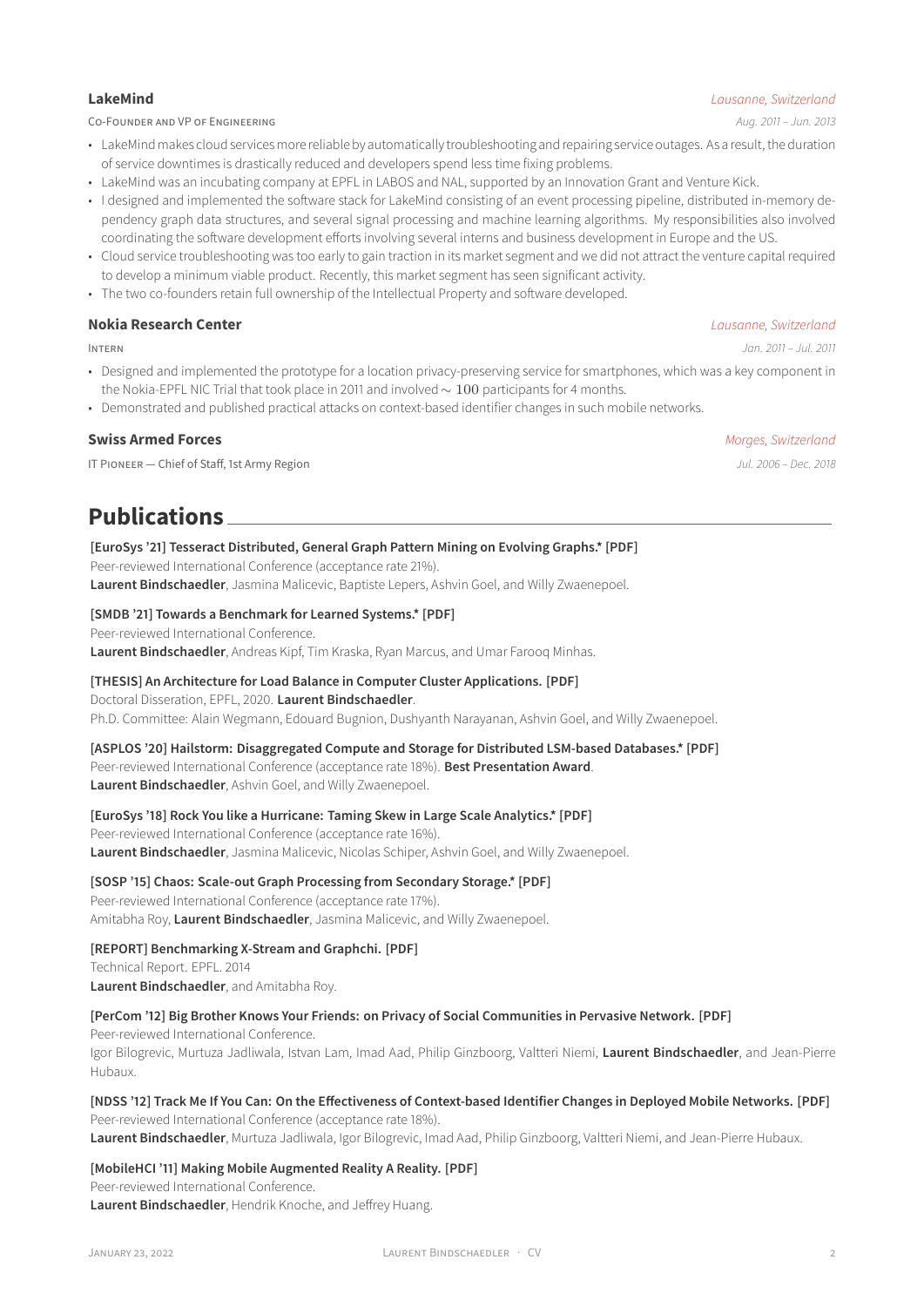# **Supervision of Students**

### **Master Semester Projects**

| MARIO BUCEV — Graph Ingestion Engine for Evolving Graphs.       | Spring 2019 |
|-----------------------------------------------------------------|-------------|
| DIEGO ANTOGNINI - Scalable Decentralized Storage System Design. | Spring 2016 |
| VLAD HAPRIAN - Load Balancing Techniques for Chaos.             | Spring 2016 |
| <b>Summer Internship Project</b>                                |             |
| JUNYAO ZHAO - HDFS Support for X-Stream.                        | Summer 2015 |

# **Teaching Activities**

### **EPFL, Real-time Systems (CS-321)** *Lausanne, Switzerland*

GUEST LECTURER *Fall 2019*

- Undergraduate level, ∼ 50 students. Taught in French.
- Gave a 1-hour lecture on ContikiOS and protothreads.

### **EPFL, Operating Systems Introduction (CS-323)** *Lausanne, Switzerland*

GUEST LECTURER *Spring 2018, Spring 2019*

- Undergraduate level, ∼ 100 students. Taught in English.
- Gave a 2-hour lecture on Virtual Machines.

### **EPFL, Real-time Systems (CS-321)** *Lausanne, Switzerland*

TEACHING ASSISTANT *Fall 2019*

- Undergraduate level, ∼ 50 students. Taught in French.
- Head Teaching Assistant.
- Designed and led lab sessions.

### **EPFL, Operating Systems Introduction and Implementation (CS-323 & CS-323a)** *Lausanne, Switzerland*

- Undergraduate level, ∼ 100 students in Introduction class, ∼ 30 students in Implementation class. Taught in English.
- Part of a team of 4 Ph.D. Teaching Assistants.
- Led exercise and answers sessions, graded exams, and held office hours in the Introduction class.
- Designed and graded 4 mini-projects in the Implementation class.

### **EPFL, Calculus III (MATH-203)** *Lausanne, Switzerland*

TEACHING ASSISTANT *Fall 2018*

- Undergraduate level, ∼ 300 students. Taught in French.
- Part of a team of 4 Ph.D. Teaching Assistants coordinating  $\sim 20$  undergraduate TAs.
- Led exercise and answers sessions, graded exams, and held office hours.

### **EPFL, Information, Computation, Communication (CS-119)** *Lausanne, Switzerland*

TEACHING ASSISTANT *Fall 2016, Fall 2017*

- Undergraduate level, ∼ 200 students. Taught in French.
- Part of a team of 4 Ph.D. Teaching Assistants coordinating  $\sim 20$  undergraduate TAs.
- Designed and graded exams, led exercise and answers sessions, held office hours.

### **EPFL, System Oriented Programming (CS-207)** *Lausanne, Switzerland*

TEACHING ASSISTANT *Spring 2016*

- Undergraduate level, ∼ 150 students. Taught in French.
- Head Teaching Assistant coordinating 8 undergraduate TAs.
- Designed and graded exercises, projects, and exams.

### **EPFL, Various Undergraduate Classes** *Lausanne, Switzerland*

STUDENT TEACHING ASSISTANT *Fall 2009 - Spring 2011*

• Information Technology (French), Systems Programming (English), and Software Engineering (English).

### TEACHING ASSISTANT *Spring 2017, Spring 2018, Spring 2019*